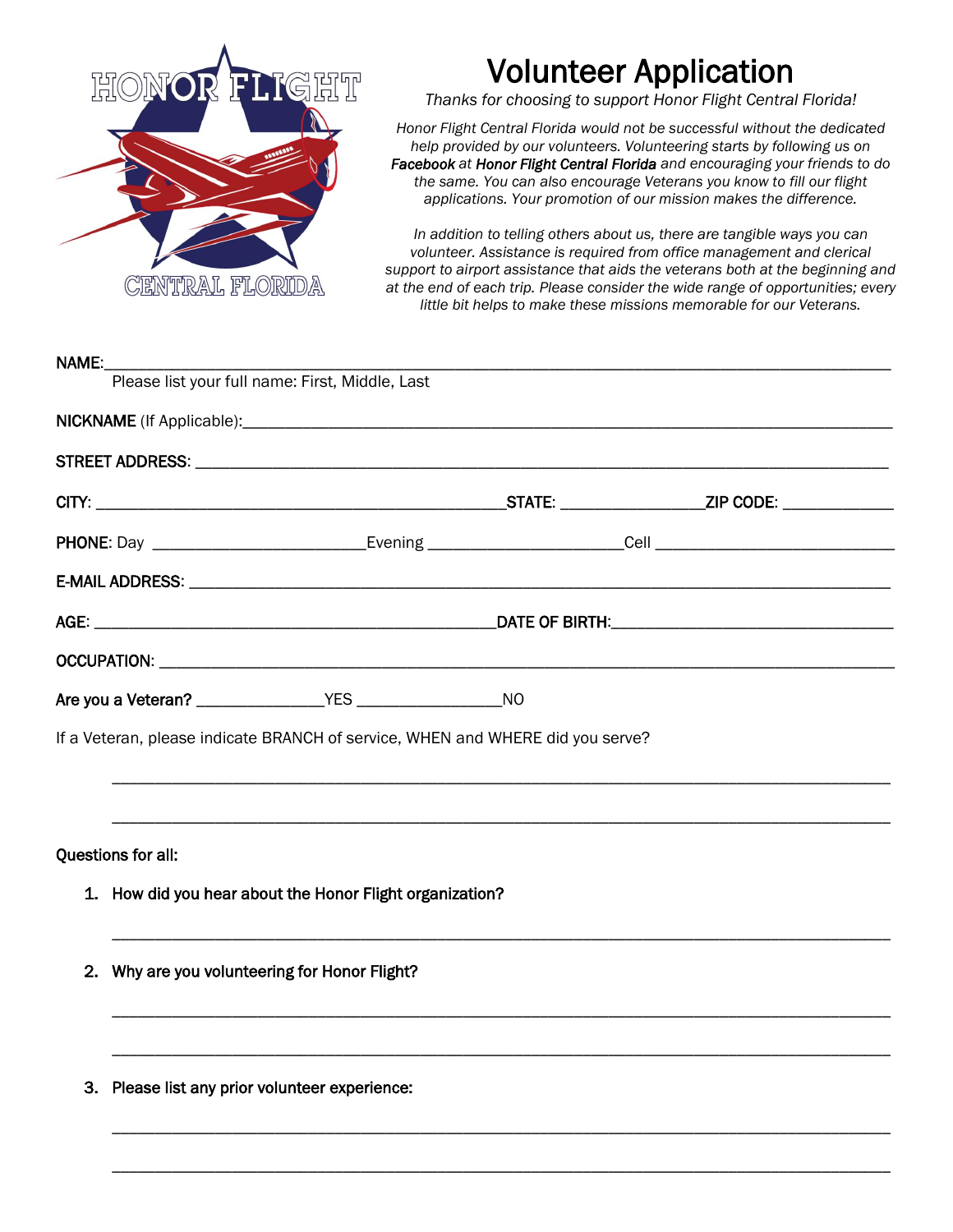

#### 4. There are several volunteer opportunities. Please indicate all areas of interest to you:

#### ADMINISTRATIVE SUPPORT

\_\_\_\_\_\_\_\_\_\_\_Administrative Assistance

#### **OUTREACH**

\_\_\_\_\_\_\_\_\_\_\_Informational Booths

\_\_\_\_\_\_\_\_\_\_\_Speaker's Bureau

#### SPECIAL EVENTS

**\_\_\_\_\_\_\_\_\_Event Planning** 

\_\_\_\_\_\_\_\_\_\_\_Fundraising

#### TRIP SUPPORT

\_\_\_\_\_\_\_\_\_\_\_Contact Veterans

**\_\_\_\_\_Ground Transportation in Departure City** 

\_\_\_\_\_\_\_\_\_\_\_Airport

\_\_\_\_\_\_\_\_\_\_\_\_\_Check-In Assistance Pre-Flight

\_\_\_\_\_\_\_\_\_\_\_\_ Welcome Home Celebration Post-Flight

\_\_\_\_\_\_\_\_\_\_\_Guardian Donor (Completed separate application required)

#### **OTHER**

\_Please indicate how you might like to assist our organization.

#### 5. Please list the best times for you to volunteer:

The majority of our events including flight orientations, flight missions and flight reunions occur on Saturdays.

|                      |  | Sunday Monday Tuesday Wednesday Thursday Friday Saturday |  |  |
|----------------------|--|----------------------------------------------------------|--|--|
| Morning              |  |                                                          |  |  |
| Afternoon<br>Evening |  |                                                          |  |  |
|                      |  |                                                          |  |  |

\_\_\_\_\_\_\_\_\_\_\_\_\_\_\_\_\_\_\_\_\_\_\_\_\_\_\_\_\_\_\_\_\_\_\_\_\_\_\_\_\_\_\_\_\_\_\_\_\_\_\_\_\_\_\_\_\_\_\_\_\_\_\_\_\_\_\_\_\_\_\_\_\_\_\_\_\_\_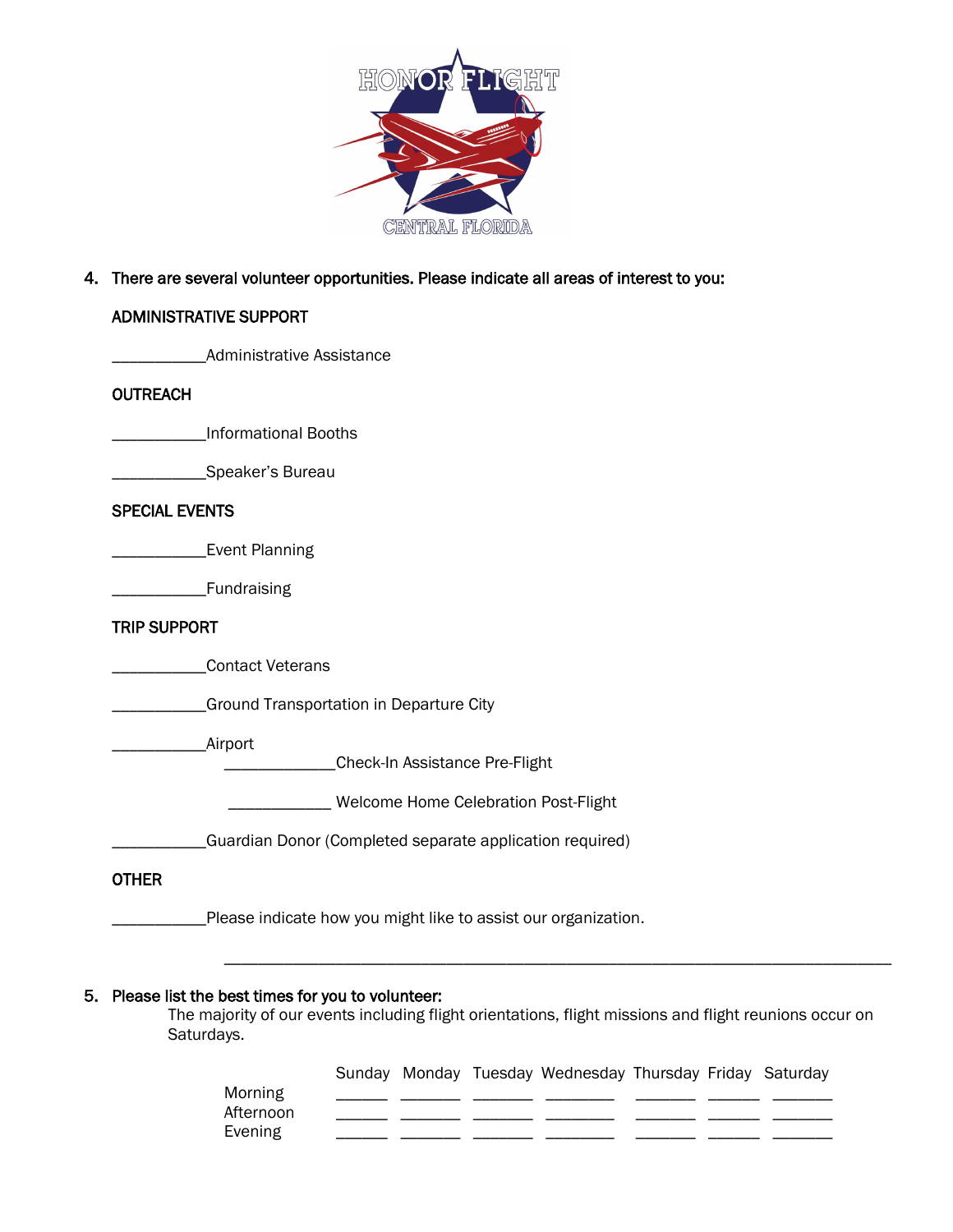

### 6. Please list one (1) personal reference :

|  |  | 7. Please list (1) emergency contact: |  |
|--|--|---------------------------------------|--|
|  |  |                                       |  |
|  |  |                                       |  |
|  |  |                                       |  |
|  |  |                                       |  |
|  |  |                                       |  |
|  |  |                                       |  |